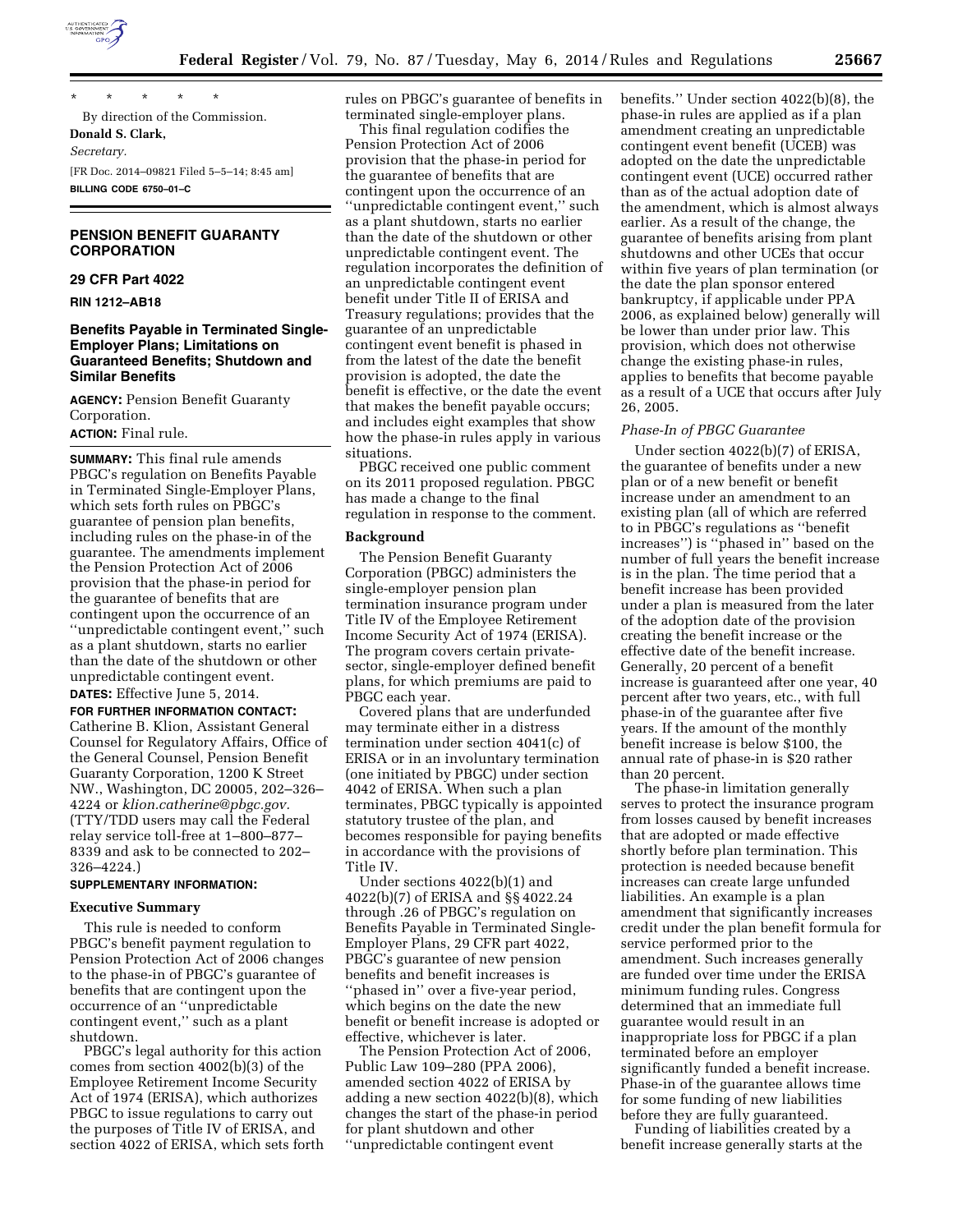same time as the PBGC guarantee first applies under the phase-in rule. Under ERISA and the Internal Revenue Code (Code), liability created by a benefit increase must be reflected in a plan's required contribution no later than the plan year following adoption of the benefit increase. For example, a benefit increase that is adopted and effective in the 2009 plan year must be reflected in the minimum funding contribution calculations for a plan year not later than the 2010 plan year. Similarly, such a benefit increase would become partially guaranteed during the 2010 plan year.

Over the years, legislative reforms, including those in PPA 2006, have generally shortened the permitted funding period from thirty years to seven years (or less in certain cases). This closer coordination between the permitted funding period and five-year guarantee phase-in period generally enhanced the effectiveness of the phasein provisions in protecting the PBGC insurance program against losses due to unfunded benefit increases. However, as explained below, before the PPA 2006 changes to the phase-in of UCEBs, this coordination generally failed in the case of UCEBs.

## *Unpredictable Contingent Event Benefits*

UCEBs, described more specifically below, are benefits or benefit increases that become payable solely by reason of the occurrence of a UCE such as a plant shutdown. UCEBs typically provide a full pension, without any reduction for age, starting well before an unreduced pension would otherwise be payable. The events most commonly giving rise to UCEBs are events relating to full or partial plant shutdowns or other reductions in force. UCEBs, which are frequently provided in pension plans in various industries such as the steel and automobile industries, are payable with respect to full or partial plant shutdowns as well as shutdowns of different kinds of facilities, such as administrative offices, warehouses, retail operations, etc. UCEBs are also payable, in some cases, with respect to layoffs and other workforce reductions.1

A typical shutdown benefit provision in the steel industry—the so-called ''70/ 80 Rule''—generally allows participants

who lose their jobs due to the complete or partial closing of a facility or a reduction-in-force and whose age plus service equals 70 (if at least age 55) or 80 (at any age) to begin receiving their full accrued pension immediately, even though they have not reached normal retirement age. Similar UCEBs are common in the automobile industry with respect to shutdowns and layoffs. The purpose of these benefits is to assist participants financially in adjusting to a permanent job loss.

## *Time Lag Between Start of Guarantee Phase-In and Funding of UCEBs*

A UCEB provision typically has been in a plan many years before the occurrence of the event that eventually triggers the benefit, such as a plant shutdown. As a result, before PPA 2006, shutdown benefits, for example, were often fully guaranteed under the phasein rules when a shutdown occurred. Because the benefit is contingent on the occurrence of an unpredictable event, plan sponsors typically did not make contributions to provide for advance funding of such benefits; funding of such benefits often did not begin until after the UCE had occurred. If, as often happened, plan termination occurred within a few years after a shutdown, the time lag between the start of the phasein period and the start of funding resulted in an increased loss to the insurance program.

### *Treatment of UCEBs in OBRA 1987*

Congress first explicitly addressed UCEBs in funding reforms contained in the Pension Protection Act of 1987, enacted as part of Public Law 100–203, the Omnibus Budget Reconciliation Act of 1987 (OBRA 1987). The OBRA 1987 rules for deficit reduction contributions required employers to recognize UCEBs on an accelerated basis (generally, within five to seven years), beginning after the triggering event occurred.2 However, the rules did not address the mismatch of the funding and guarantee phase-in periods discussed above. They also did not address the fact that UCEBs are likely to be triggered when the employer is experiencing financial difficulty, which threatens both funding and continuation of the plan. For these reasons, in the years since OBRA 1987, PBGC has assumed more than \$1 billion of unfunded benefit liabilities from shutdown and similar benefits.

#### *Treatment of UCEBs in PPA 2006*

Congress further addressed UCEBs in PPA 2006. PPA 2006 affected UCEBs in two important ways.

First, PPA 2006 added new ERISA section 206(g) and parallel Code section 436(b) that restrict payment of UCEBs with respect to a UCE if the plan is less than 60 percent funded for the plan year in which the UCE occurs (or would be less than 60 percent funded taking the UCEB into account). Unless the restriction is removed during that plan year as a result of additional contributions to the plan or an actuarial certification meeting certain requirements, the restriction becomes permanent and, under Treas. Reg.  $\hat{\S}$  1.436–1(a)(4)(iii),<sup>3</sup> the plan is treated as if it does not provide for those UCEBs.4 Because PBGC guarantees only benefits that are provided under a plan, a UCEB that is treated as not provided under the plan because of this restriction is not guaranteeable by PBGC at all, and the phase-in rules that are the subject of this final regulation do not come into play for such a UCEB. Moreover, under Treas. Reg. § 1.436– 1(a)(3)(ii), benefit limitations under ERISA section 206(g) that were in effect immediately before plan termination continue to apply after termination.

Second, PPA 2006 better aligns the starting dates of the funding and guarantee phase-in of UCEBs. Under PPA 2006, phase-in of the PBGC guarantee does not start until the UCE actually occurs. Specifically, ERISA section 4022(b)(8), added by section 403 of PPA 2006, provides: ''If an unpredictable contingent event benefit (as defined in section  $206(g)(1)$ ) is payable by reason of the occurrence of any event, this section shall be applied as if a plan amendment had been adopted on the date such event occurred.'' The provision applies to UCEs that occur after July 26, 2005. Thus, for purposes of the phase-in limitation, the date a UCE occurs is treated as the adoption date of the plan provision that provides for the related UCEB. This statutory change provides

<sup>1</sup>The Technical Explanation of PPA 2006 prepared by the Joint Committee on Taxation Staff specifies that UCEBs include benefits payable with respect to ''facility shutdowns or reductions in workforce.'' Joint Committee on Taxation, *Technical Explanation of H.R. 4, the ''Pension Protection Act of 2006,'' as passed by the House on July 26, 2006, and as considered by the Senate on August 3, 2006* (JCX–38–06), August 3, 2006, at 90 (hereinafter *Technical Explanation of PPA 2006*).

<sup>2</sup>Public Law 100–203, 10 Stat. 1330, 339–41 (codified as amended at 26 U.S.C. 412(l) (1987)); *see*  S. Rep. No. 100–63 at 171–72, 175–76 (1987).

<sup>3</sup>Treasury Regulations under Code sections 430 and 436 also apply for purposes of the parallel rules in ERISA sections 303 and 206(g).

<sup>4</sup> 74 FR 53004, 53062 (Oct. 15, 2009). Treas. Reg. § 1.436–1(a)(4)(iii) permits all or any portion of prohibited UCEBs to be restored by a plan amendment that meets the requirements of section 436(c) of the Code and Treas. Reg. § 1.436–1(c) and other applicable requirements. Such an amendment would create a ''benefit increase'' under § 4022.2 and therefore PBGC's guarantee of UCEBs restored by such an amendment would be phased in from the later of the adoption date of the amendment or the effective date as of which the UCEB is restored, as provided under § 4022.27(c) of the final regulation.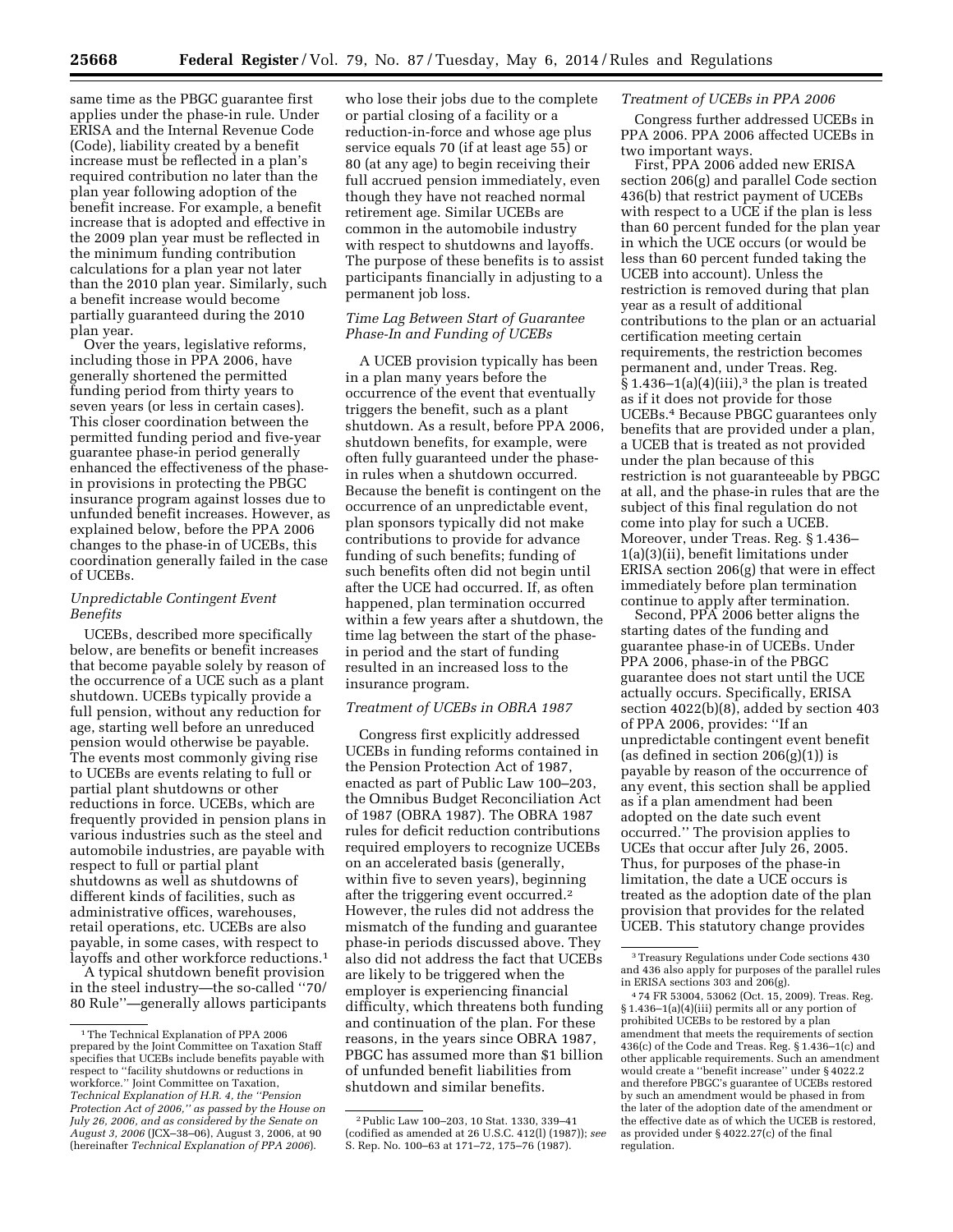the PBGC insurance program a greater measure of protection than prior law from losses due to unfunded UCEBs most notably, benefits that become payable by reason of a plant shutdown or similar event such as a permanent layoff.5

ERISA section 206(g)(1), as added by section 103(a) of PPA 2006, defines ''unpredictable contingent event benefit'' as any benefit payable solely by reason of a plant shutdown (or similar event, as determined by the Secretary of the Treasury), or an event other than the attainment of any age, performance of any service, receipt or derivation of any compensation, or occurrence of death or disability.

PPA 2006 did not alter the rule that UCEBs are not guaranteed at all unless the triggering event occurred prior to the plan termination date (see *PBGC* v. *Republic Tech. Int'l, LLC,* 386 F.3d 659 (6th Cir. 2004)).

### *Treasury Final Regulation*

On October 15, 2009 (at 74 FR 53004), the Department of the Treasury (Treasury) published a final rule on Benefit Restrictions for Underfunded Pension Plans that defines UCEB for purposes of ERISA section 206(g)(1), and thus also for purposes of section 4022(b)(8). Treasury's final regulation clarifies the following points regarding UCEBs:

• UCEBs include only benefits or benefit increases to the extent such benefits or benefit increases would not be payable but for the occurrence of a UCE.

• The reference to ''plant shutdown'' in the statutory definition of UCEB includes a full or partial shutdown. Treasury's final regulation also states that a UCEB includes benefits triggered by events similar to plant shutdowns. Treas. Reg. § 1.436–1(j)(9) defines a UCEB at 26 CFR 1.436(j)(9).

## *PBGC Proposed Rule and Public Comment*

On March 11, 2011 (at 76 FR 13304), PBGC published a proposed rule to implement section 403 of PPA 2006.6 PBGC received one comment on the

proposed rule, from an association of labor organizations.7 The commenter requested that the final rule limit PBGC's discretion to determine the beginning date of the phase-in period for the guarantee of a UCEB and require PBGC to notify participants affected by the phase-in of the date of the UCE. The commenter also expressed concern about the participant-by-participant basis for determining the date on which a UCE occurs in the case of a reduction in force. PBCG's response to the comment is discussed below.

### **Overview of Final Regulation**

The final regulation incorporates the definition of UCEB under section  $206(g)(1)(C)$  of ERISA and Treas. Reg.  $§ 1.436-1(j)(9)$ . It also provides that the guarantee of a UCEB is phased in from the latest of the date the benefit provision is adopted, the date the benefit is effective, or the date the UCE that makes the benefit payable occurs. The final rule includes eight examples that show how the UCEB phase-in rules apply in the following situations:

• Shutdown that occurs later than the announced shutdown date.

• Sequential permanent layoffs.

Skeleton shutdown crews.

• Permanent layoff benefit for which the participant qualifies shortly before the sponsor enters bankruptcy.

• Employer declaration during a layoff that return to work is unlikely.

• Shutdown benefit with age requirement that can be met after the shutdown.

• Retroactive UCEB.

• Removal of IRC Section 436 restriction.8

The final regulation is nearly the same as the proposed regulation. As explained below, PBGC has made one change in the regulation in response to the public comment. In addition, PBGC has updated the dates in the examples.

### **Regulatory Changes**

#### *UCEBs Covered*

As explained above, ERISA section 4022(b)(8), added by section 403 of PPA 2006, changes the rules for phasing in the guarantee of UCEBs in the case of UCEs that occur after July 26, 2005. Section 4022(b)(8) covers shutdowntype benefits, including benefits payable by reason of complete shutdowns of plants, and benefits payable when participants lose their jobs or retire as a

result of partial closings or reductionsin-force at all kinds of facilities, in addition to other UCEBs. Accordingly, § 4022.27(a) expressly refers to benefits payable as a result of ''plant shutdowns or other unpredictable contingent events . . ., such as partial facility closings and permanent layoffs.'' 9

As stated above, a UCEB is defined by section 206(g)(1)(C) of ERISA to include benefits payable solely by reason of (1) a plant shutdown or similar event, or (2) an event other than an event such as attainment of a certain age or performance of service, that would trigger eligibility for a retirement benefit. The final regulation provides that PBGC will determine whether a benefit is a UCEB based on the facts and circumstances; the substance of the benefit, not what it is called, determines whether the benefit would be a UCEB covered by the new phase-in rule. Accordingly, under § 4022.27(b), the guarantee of any benefit that PBGC determines, based on plan provisions and facts and circumstances, is a shutdown benefit or is otherwise a UCEB will be phased in as a UCEB.

The definition of UCEB under § 4022.2 provides that a benefit does not cease to be a UCEB for phase-in purposes merely because the UCE has already occurred or its occurrence has become reasonably predictable. This interpretation is supported by the plain language of ERISA section 4022(b)(8), which incorporates ERISA section 206(g)(1)(C). Section 206(g)(1)(C) expressly defines a UCEB not in terms of degree of predictability, but rather whether a benefit is ''payable solely by reason of a shutdown or similar event

. . . or an event other than the attainment of any age, performance of any service, receipt or derivation of any compensation, or occurrence of death or disability.'' In other words, section  $206(g)(1)(C)$  provides that a UCEB remains a UCEB after the UCE occurs. Because many events that are not reliably and reasonably predictable become predictable immediately before they occur, and the concept of predictability does not apply to events after they have occurred, PBGC interprets ERISA section 4022(b)(8) to apply to benefits such as shutdown benefits regardless of whether the events

<sup>5</sup> In addition, Treas. Reg. § 1.430(d)–(1)(f)(6) requires that calculation of the funding target for a single-employer plan take into account, based on information as of the valuation date, the probability that UCEBs will become payable. Under that Treasury regulation, the probability may be assumed to be zero if there is not more than a de minimis likelihood that the UCE will occur.

<sup>6</sup>With one exception, explained below under the heading ''Bankruptcy filing date treated as deemed termination date,'' the other provisions of PPA 2006 affecting PBGC's guarantee do not affect phase-in of the guarantee of UCEBs and thus were not addressed in the proposed rule.

<sup>7</sup>The comment is posted on PBGC's Web site, *[www.pbgc.gov.](http://www.pbgc.gov)* 

<sup>8</sup>The examples are not an exclusive list of UCEs or UCEBs and are not intended to narrow the statutory definition, as further delineated in Treasury Regulations.

<sup>9</sup>As explained in Technical Explanation of PPA 2006, *supra* note 1, ''layoff benefits,'' as that term is used in Treas. Reg. § 1.401–1(b)(1)(i), are *severance* benefits that may not be included in taxqualified pension plans. In contrast, the benefits covered in this regulation are *retirement benefits*  payable in the event of certain workforce reductions. These retirement benefits—generally subsidized early retirement benefits—may be provided in tax-qualified plans insured by PBGC.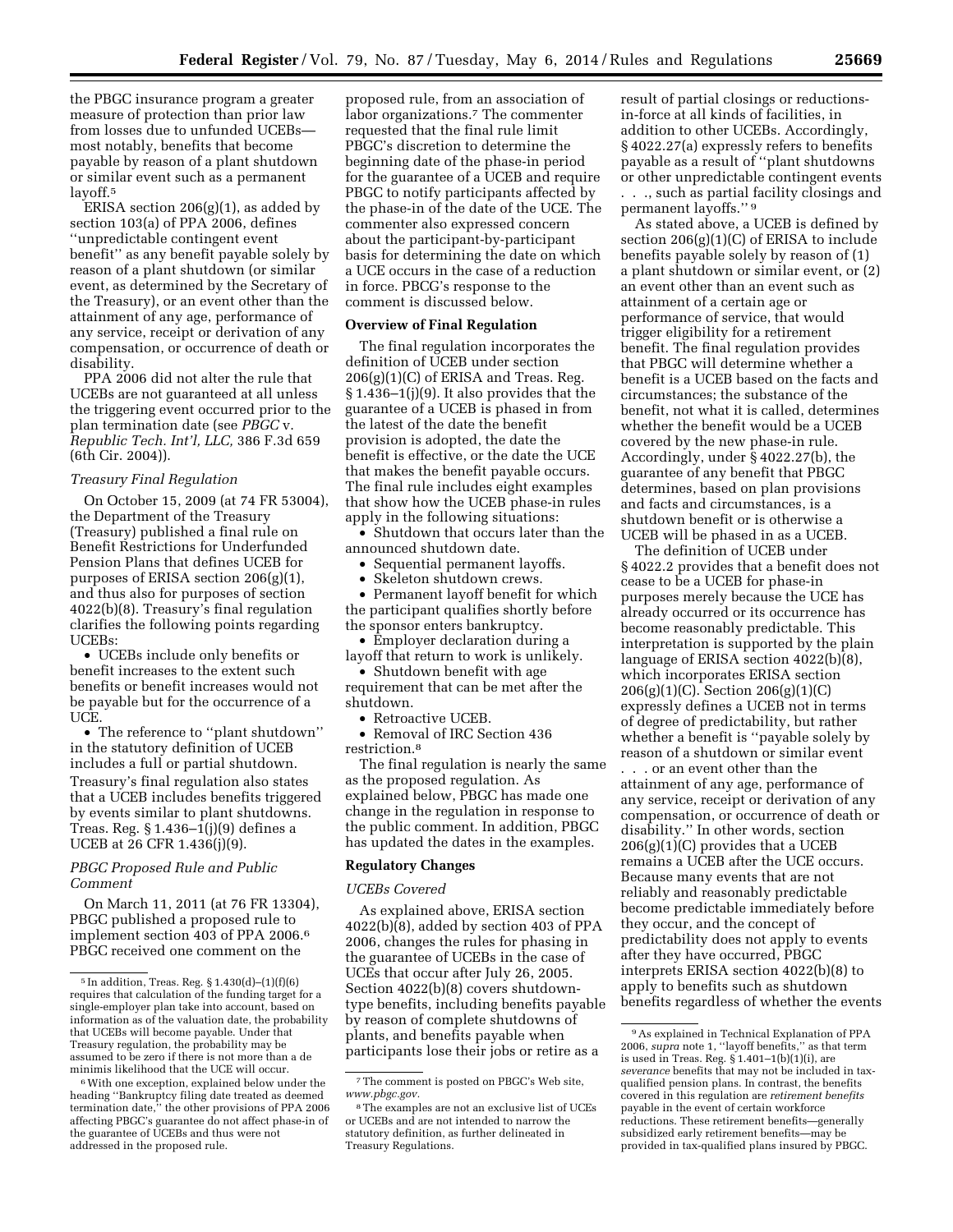triggering those benefits have already occurred or have become predictable.

## *Date UCE Occurs*

Under the final regulation, PBGC determines the date a UCE occurs based on the plan provisions and other facts and circumstances, including the nature and level of activity at a facility that is closing and the permanence of the event. Statements or determinations by the employer, the plan administrator, a union, an arbitrator under a collective bargaining agreement, or a court about the date of the event may be relevant but are not controlling. Where a plan provides that a UCEB is payable only upon the occurrence of more than one UCE, the regulation provides that the guarantee is phased in from the latest date when all such UCEs have occurred. For example, if a UCEB is payable only if a participant is laid off and the layoff continues for a specified period of time, the phase-in period begins at the end of the specified period of time. Similarly, if a UCEB is payable only if both the plant where an employee worked is permanently shut down and it is determined that the employer has no other suitable employment for the employee, the phase-in period begins when it is determined that the employer had no other suitable employment for the employee (assuming that date was later than the shutdown date).

The commenter expressed concern that the proposed ''facts and circumstances'' standard granted PBGC broad discretionary authority to reduce participants' guaranteed benefits and requested that this discretion should be limited, in general, by granting deference to eligibility determinations made by the plan sponsor (when acting as plan administrator), or that PBGC should be bound by the decision of an arbitrator, benefit agreement or judicial decision construing a collective bargaining agreement. The commenter points out that such deference is especially appropriate where participants are receiving benefits and have relied upon those determinations.

Because shutdowns and similar situations are fact-specific, PBGC continues to believe that a facts-andcircumstances approach is the best way to implement the statute. However, PBGC agrees with the commenter that determinations made by a plan, arbitrator, or court regarding the date when participants became entitled to the UCEB may be relevant. Accordingly, in response to the comment, § 4022.27(d) of the final regulation specifically includes determinations and statements by such parties as factors that will be considered, to the extent

relevant, in establishing the UCE date. PBGC will not, however, treat any such determinations or statements as controlling.

This change does not alter the principle that PBGC is ultimately responsible for determining participants' guaranteed benefits. The agency administers a program that places statutory limits on benefits, and it is not generally bound by a private party's determination of benefits.

Whether a UCEB phase-in determination applies on a participantby-participant basis, as opposed to facility-wide or some other basis, will depend largely upon plan provisions. For example, a benefit triggered by a reduction-in-force would be determined with respect to each participant, and thus layoffs that occur on different dates would generally be distinct UCEs. See Example 2 of the final regulation (§ 4022.27(e)(2)). But a benefit payable only upon the complete shutdown of the employer's entire operations applies plan-wide, and thus the shutdown date generally is the date of the UCE for all participants.

The commenter expressed concern that in cases of sequential layoffs, participants laid off early in a shutdown process would obtain a greater phase-in percentage than participants laid off later in the process. The commenter suggested that sequential layoffs resulting in a shutdown should be viewed as a single event, and the UCE date should be the date on which the sponsor decided upon the layoffs, or at the latest, the date on which the first participants are laid off. PBGC has not adopted this suggestion.

In the case of a sequential layoff where the plan provides that benefits become payable as of the layoff date, it is true that a participant-by-participant determination of the UCE date could result in participants laid off early in a shutdown process receiving a greater phase-in percentage than participants laid off later in the process. However, that result is dictated by plan language that conditions a benefit upon the participant's layoff, and ERISA section 4022(b)(8), which requires that the phase-in period commence no earlier than the date of the event that triggers the UCEB. Setting a phase-in date that is prior to the date of the event that made the layoff benefit payable would not accord with the statute and therefore would be beyond PBGC's authority.10

The commenter also requested that the final rule require that PBGC explain in detail, as part of the benefit determination process, the reasons for its selection of the triggering date on which the phase-in is based, if that date is different from the triggering date used by the plan. PBGC's regulations do not specify the amount of detail to be included in benefit determinations, in order to preserve flexibility in dealing with a wide variety of plans and plan provisions. In issuing benefit determinations to participants and beneficiaries, PBGC carefully balances providing additional information with reducing the potential for confusion from undue complexity. However, PBGC understands the commenter's concern and is committed to transparency in its communications with participants and beneficiaries. In response to the comment, PBGC's policy will be to provide the UCE date and the information necessary to understand it, in all benefit determinations, with the amount of additional information necessarily varying from case to case.

#### *Date Phase-In Begins*

ERISA sections 4022(b)(1) and 4022(b)(7) provide that PBGC's guarantee of a benefit increase is phased in from the date the benefit increase is ''in effect,'' i.e., from the later of the adoption date or effective date of the increase. ERISA section 4022(b)(8) (added by PPA 2006) provides that, for phase-in purposes, shutdown benefits and other UCEBs are deemed to be ''adopted on the date . . . [the UCE] occurs.'' Thus ERISA section 4022(b)(8) protects PBGC in the typical situation where a shutdown or permanent layoff occurs long after a shutdown benefit provision was originally adopted.

Section 4022(b)(8) could be read to produce an incongruous result in an unusual situation where the UCE occurs first and a UCEB is adopted later, effective retroactive to the UCE. Because the date of the UCE would be treated under section 4022(b)(8) as the adoption date of the UCEB, in this situation the phase-in arguably would begin on the date of the UCE, rather than on the actual adoption date of the plan amendment, as under pre-PPA 2006 law. The result would be a more generous—and more costly—guarantee of UCEBs than under pre-PPA 2006 law. To avoid this incongruous result, § 4022.27(c) provides that a benefit increase due solely to a UCEB is ''in effect'' as of the latest of the adoption date of the plan provision that provides

<sup>10</sup> In contrast, where the plan provides that a UCEB is payable only when all participants are laid off and the plant is permanently shut down, the plan itself has created a benefit trigger that is actually a single event, and therefore phase-in

would commence as of the same date for all participants.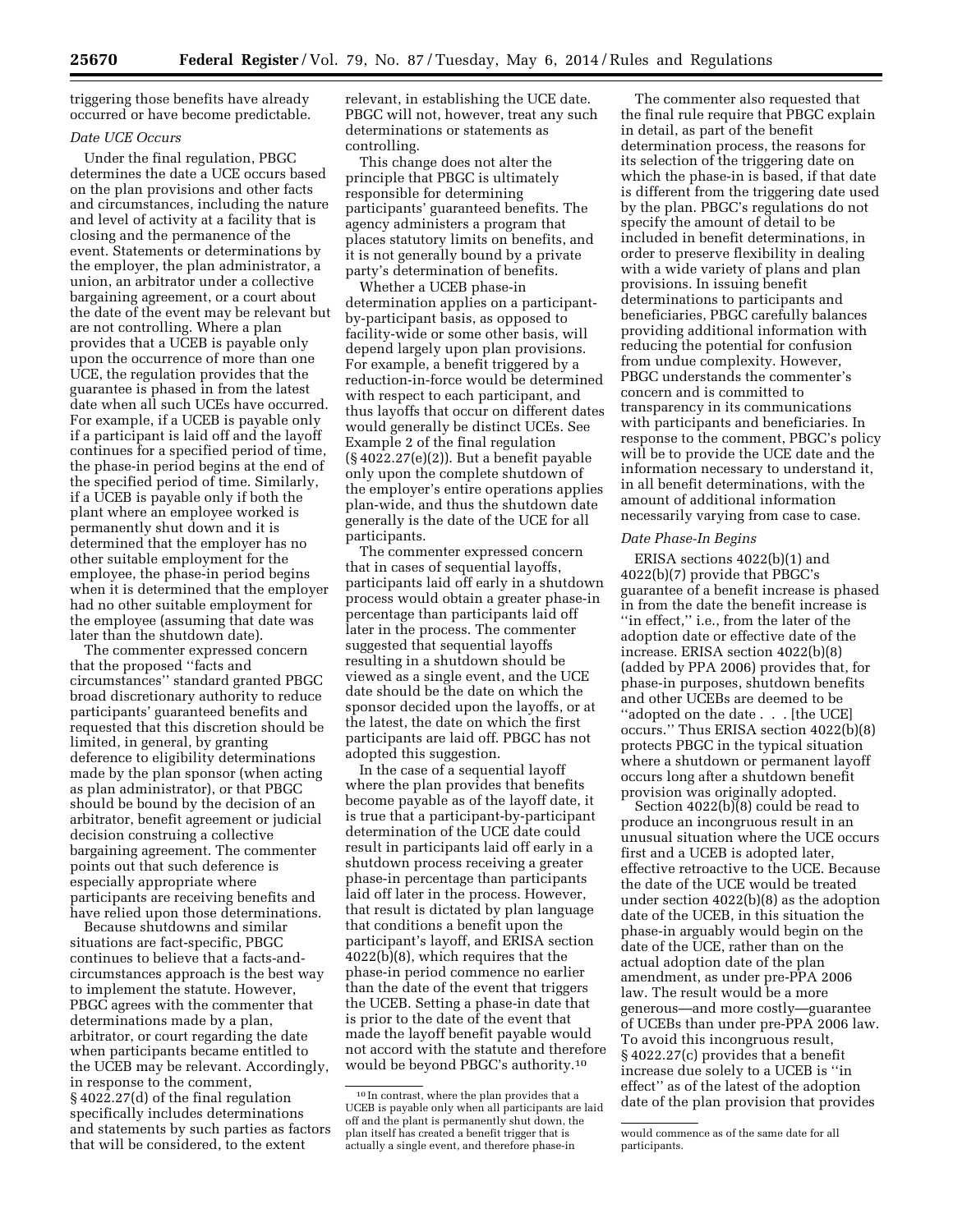for the UCEB, the effective date of the UCEB, or the date the UCE occurs.

Finally, if a UCEB becomes payable because a restriction under IRC section 436 is removed after, for example, an adequate funding contribution is made, the effective date of the UCEB for phasein purposes is determined without regard to the restriction.

## *Allocation of Assets*

When PBGC becomes trustee of a pension plan that terminates without sufficient assets to provide all benefits, it allocates plan assets to plan benefits in accordance with the statutory priority categories in section 4044 of ERISA. The category to which a particular benefit is assigned in the asset allocation can affect insurance program costs and the extent to which participants receive nonguaranteed benefits.

Priority category 3 in the asset allocation is particularly important, because it often includes benefits that, depending on the level of the plan assets, may be paid by PBGC even though not guaranteed. Priority category 3 contains only those benefits that were in pay status at least three years before the termination date of the plan (or that would have been in pay status if the participant had retired before that threeyear period). An individual's benefit amount in priority category 3 is based on the plan provisions in effect during the five-year period preceding plan termination under which the benefit amount would be the least. Thus priority category 3 does not include benefit increases that were adopted or became effective in the five years before plan termination or, in some cases as discussed below, the bankruptcy filing date.

PBGC considered whether the UCEBs that are not guaranteed under the PPA 2006 changes should be excluded from priority category 3. Under that approach, plan assets would go farther to pay for other benefits, especially guaranteed benefits, and participants would be less likely to receive UCEBs that are not guaranteed. Alternatively, if UCEBs that are not guaranteed under the PPA 2006 changes were included in priority category 3—as they are under pre-PPA law and PBGC's current regulation on Allocation of Assets (part 4044)—plan assets would be less likely to reach other benefits, especially guaranteed benefits, and participants would be more likely to receive UCEBs that are not guaranteed.

Because section 403 of PPA 2006 does not make any reference to section

4044,11 PBGC concluded that the latter interpretation is the better one, and thus the final regulation, like the proposed regulation, does not amend part 4044.

## *Bankruptcy Filing Date Treated as Deemed Termination Date*

On June 14, 2011 (76 FR 34590), PBGC published a final rule, ''Bankruptcy Filing Date Treated as Plan Termination Date for Certain Purposes; Guaranteed Benefits; Allocation of Plan Assets; Pension Protection Act of 2006,'' to implement section 404 of PPA 2006, which added a new section 4022(g) to ERISA. This section provides that when an underfunded plan terminates while its contributing sponsor is in bankruptcy, the amount of guaranteed benefits under section 4022 will be determined as of the date the sponsor entered bankruptcy (bankruptcy filing date) rather than as of the termination date. The provision applies to plans terminating while the sponsor is in bankruptcy, if the bankruptcy filing date is on or after September 16, 2006.12

Section 4022(g) applies to all types of plan benefits, including UCEBs. Under this provision, if a permanent shutdown (or other UCE) occurs after the bankruptcy filing date, UCEBs arising from the UCE are not guaranteed because the benefits are not nonforfeitable as of the bankruptcy filing date. Similarly, if the shutdown (or other UCE) occurs before the bankruptcy filing date, the five-year phase-in period for any resulting UCEBs is measured from the date of the UCE to the bankruptcy filing date, rather than to the plan termination date. For example, if a permanent shutdown occurs three years before the bankruptcy filing date, the guarantee of any resulting UCEBs will be only 60 percent phased in, even if the shutdown was more than five years before the plan's termination date. This rule is illustrated by Examples 4 and 5 in the regulation  $(\S 4022.27(e)(4))$ and (5), respectively).

PBGC considered whether UCEBs could be excepted from the section 4022(g) bankruptcy provision on the ground that the general phase-in rule in section 4022(g) is superseded by the specific section 4022(b)(8) phase-in rule for UCEBs. However, PBGC concluded that the language of the bankruptcy and

UCEB statutory provisions does not allow for any such exception. The UCEB provision alters the starting date for phase-in of UCEBs, while the bankruptcy provision alters the date beyond which no further phase-in is allowed for any benefit increase, including a UCEB. PBGC sees no conflict in applying both provisions to UCEBs.

### *Estimated Guaranteed Benefits*

ERISA section  $4041(c)(3)(D)(ii)(IV)$ requires administrators of plans terminating in a distress termination to limit payment of benefits to estimated guaranteed benefits and estimated nonguaranteed benefits funded under section 4044, beginning on the proposed termination date. Section 4022.62 of PBGC's regulation on Benefits Payable in Terminated Single-Employer Plans contains rules for computing estimated guaranteed benefits, including provisions for estimating guaranteed benefits when a new benefit or benefit increase was added to the plan within five years before plan termination. The final regulation, like the proposed regulation, amends § 4022.62 to provide that the date the UCE occurs is treated as the date the UCEB was adopted, i.e., the date the plan was amended to include the UCEB.

#### **Applicability**

The amendments in this final rule, like section 403 of PPA 2006, will apply to UCEBs that become payable as a result of a UCE that occurs after July 26, 2005.

#### **Regulatory Procedures**

*Executive Order 12866 ''Regulatory Planning and Review'' and Executive Order 13563 ''Improving Regulation and Regulatory Review''* 

PBGC has determined, in consultation with the Office of Management and Budget, that this final rule not is a ''significant regulatory action'' under Executive Order 12866.

Executive Orders 12866 and 13563 direct agencies to assess all costs and benefits of available regulatory alternatives and, if regulation is necessary, to select regulatory approaches that maximize net benefits (including potential economic, environmental, public health and safety effects, distributive impacts, and equity). Executive Order 13563 emphasizes the importance of quantifying both costs and benefits, of reducing costs, of harmonizing rules, and of promoting flexibility. Executive Orders 12866 and 13563 require that a comprehensive regulatory impact

<sup>11</sup>By contrast, three other provisions of PPA 2006 that changed PBGC's guarantee of benefits specifically provide changes to the asset allocation scheme under section 4044. *See* PPA 2006 sections 404 (treatment of bankruptcy filing date as deemed termination date),  $402(g)(2)(A)$  (special termination rules for commercial airlines), and 407 (relating to majority owners), enacting respectively sections 4044(e), 4022(h), and 4044(b)(3) of ERISA.

<sup>12</sup>See definition of ''PPA 2006 bankruptcy termination'' in § 4001.2.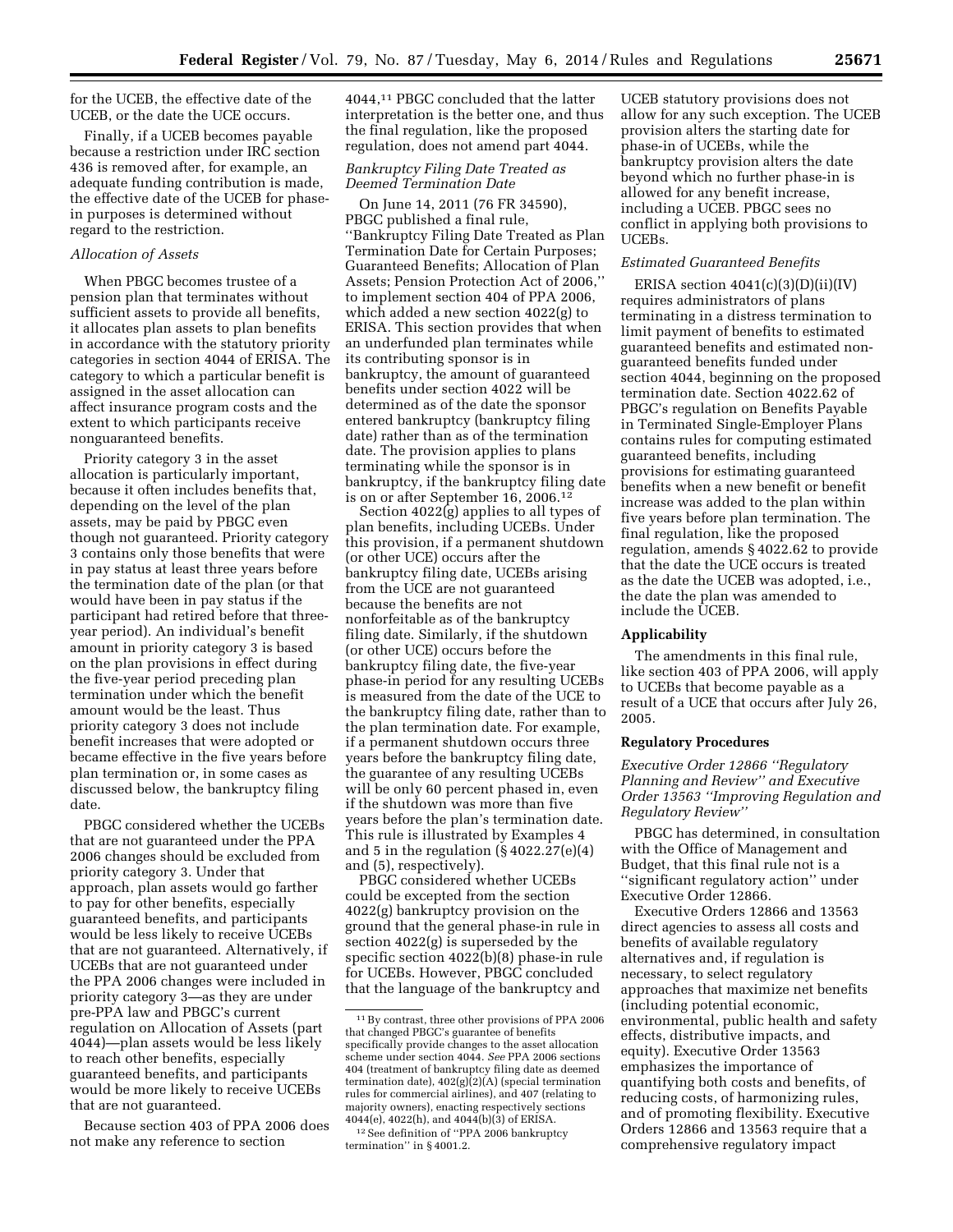analysis be performed for any economically significant regulatory action, defined as an action that would result in an annual effect of \$100 million or more on the national economy or which would have other substantial impacts. In accordance with OMB Circular A–4, PBGC has examined the economic and policy implications of this final rule and has concluded that the action's benefits justify its costs.

Under Section 3(f)(1) of Executive Order 12866, a regulatory action is economically significant if ''it is likely to result in a rule that may . . . [h]ave an annual effect on the economy of \$100 million or more or adversely affect in a material way the economy, a sector of the economy, productivity, competition, jobs, the environment, public health or safety, or State, local, or tribal governments or communities.'' This final rule does not cross the \$100 million threshold for economic significance and is not otherwise economically significant.

The economic effect of the final rule is entirely attributable to the economic effect of section 403 of PPA 2006. Three factors tend to reduce the economic impact of section 403.

First, before section 403 went into effect, PBGC often involuntarily terminated plans with shutdown liabilities before company-wide shutdowns, under the ''long-run loss'' provision in section 4042(a)(4) of ERISA. That provision allows PBGC to initiate termination proceedings if its long-run loss ''may reasonably be expected to increase unreasonably if the plan is not terminated.'' A sudden increase in PBGC's liabilities resulting from a shutdown could create just such an unreasonable increase in long-run loss. Section 403 avoids the need for PBGC to make case-by-case decisions whether to initiate such ''pre-emptive'' terminations. Although it is difficult to make assumptions about PBGC's ability and intent to pursue such terminations if section 403 had not gone into effect, this factor tends to reduce its economic impact.

Second, another PPA 2006 amendment provides that if a plan terminates while the sponsor is in bankruptcy, the amount of benefits guaranteed by PBGC is fixed at the date of the bankruptcy filing rather than at the plan termination date. Because of that provision, if a plant shutdown or other UCE occurred between the bankruptcy filing date and the termination date, the resulting UCEB would not be guaranteed at all, and thus section 403 would have no economic effect.

Third—and perhaps most important as also discussed above, other PPA 2006 provisions restrict payment of UCEBs if a plan is less than 60 percent funded. If, because of those restrictions, a UCEB was not payable at all, section 403 again would have no economic effect.

As stated above in Applicability, section 403 of PPA 2006 applies to any UCEB that becomes payable as a result of a UCE that occurs after July 26, 2005. PBGC estimates that, to date, the total effect of section 403—in terms of lower benefits paid to participants and associated savings for PBGC—is less than \$4 million. Although PBGC cannot predict with certainty which plans with UCEBs will terminate, the funding level of such plans, or what benefits will be affected by the guarantee limits, given the relatively low estimate of the effect of the statutory provision to date, PBGC has determined that the annual effect of the rule will be less than \$100 million.

#### *Regulatory Flexibility Act*

PBGC certifies under section 605(b) of the Regulatory Flexibility Act that this final rule will not have a significant economic impact on a substantial number of small entities. The amendments implement and in some cases clarify statutory changes made in PPA 2006; they do not impose new burdens on entities of any size. Virtually all of the statutory changes affect only PBGC and persons who receive benefits from PBGC. Accordingly, sections 603 and 604 of the Regulatory Flexibility Act do not apply.

### **List of Subjects in 29 CFR Part 4022**

Pension insurance, Pensions, Reporting and recordkeeping requirements.

For the reasons given above, PBGC is amending 29 CFR part 4022 as follows:

### **PART 4022—BENEFITS PAYABLE IN TERMINATED SINGLE-EMPLOYER PLANS**

■ 1. The authority citation for part 4022 continues to read as follows:

**Authority:** 29 U.S.C. 1302, 1322, 1322b, 1341(c)(3)(D), and 1344.

■ 2. In § 4022.2:

■ a. Amend the definition of "benefit increase'' by removing the final ''and'' in the second sentence and adding in its place, ''an unpredictable contingent event benefit, and''; and

■ b. Add in alphabetical order definitions for *unpredictable contingent event (UCE)* and *unpredictable contingent event benefit (UCEB)* to read as follows:

#### **§ 4022.2 Definitions.**

\* \* \* \* \*

*Unpredictable contingent event (UCE)*  has the same meaning as unpredictable contingent event in section 206(g)(1)(C) of ERISA and Treas. Reg. § 1.436–1(j)(9) (26 CFR 1.436–1(j)(9)). It includes a plant shutdown (full or partial) or a similar event (such as a full or partial closing of another type of facility, or a layoff or other workforce reduction), or any event other than the attainment of any age, performance of any service, receipt or derivation of any compensation, or occurrence of death or disability.

*Unpredictable contingent event benefit (UCEB)* has the same meaning as unpredictable contingent event benefit in section 206(g)(1)(C) of ERISA and Treas. Reg. § 1.436–1(j)(9) (26 CFR 1.436 $-1(j)(9)$ ). Thus, a UCEB is any benefit or benefit increase to the extent that it would not be payable but for the occurrence of a UCE. A benefit or benefit increase that is conditioned upon the occurrence of a UCE does not cease to be a UCEB as a result of the contingent event having occurred or its occurrence having become reasonably predictable.

■ 3. Revise § 4022.24(e) to read as follows:

## **§ 4022.24 Benefit increases.**

\* \* \* \* \* (e) Except as provided in § 4022.27(c), for the purposes of §§ 4022.22 through 4022.28, a benefit increase is deemed to be in effect commencing on the later of its adoption date or its effective date.

\* \* \* \* \*

## **§ 4022.27 [Redesignated as § 4022.28]**

■ 4. Section 4022.27 is redesignated as § 4022.28.

 $\blacksquare$  5. New §4022.27 is added to read as follows:

#### **§ 4022.27 Phase-in of guarantee of unpredictable contingent event benefits.**

(a) *Scope.* This section applies to a benefit increase, as defined in § 4022.2, that is an unpredictable contingent event benefit (UCEB) and that is payable with respect to an unpredictable contingent event (UCE) that occurs after July 26, 2005.

(1) Examples of benefit increases within the scope of this section include unreduced early retirement benefits or other early retirement subsidies, or other benefits to the extent that such benefits would not be payable but for the occurrence of one or more UCEs.

(2) Examples of UCEs within the scope of this section include full and partial closings of plants or other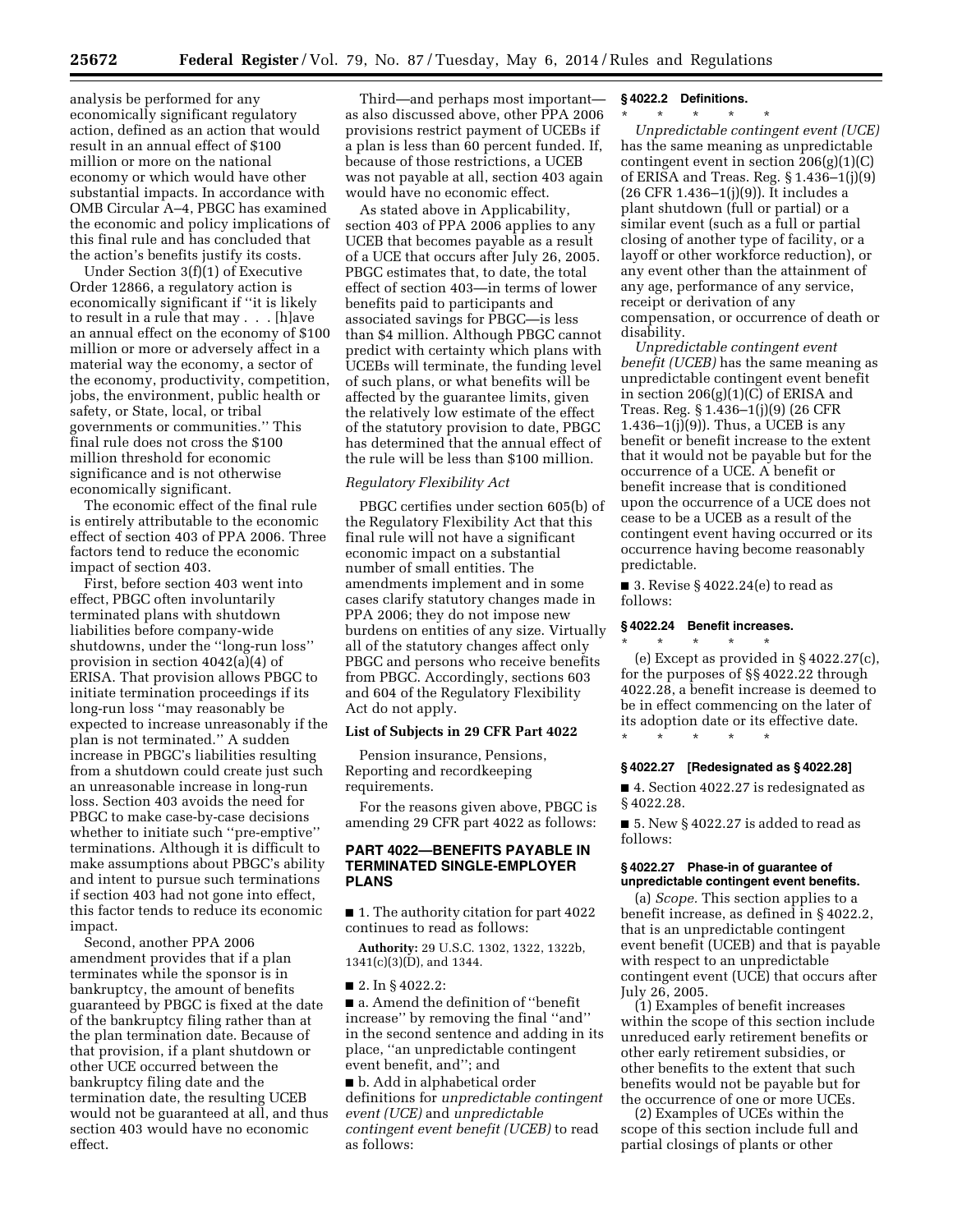facilities, and permanent workforce reductions, such as permanent layoffs. Permanent layoffs include layoffs during which an idled employee continues to earn credited service (creep-type layoff) for a period of time at the end of which the layoff is deemed to be permanent. Permanent layoffs also include layoffs that become permanent upon the occurrence of an additional event such as a declaration by the employer that the participant's return to work is unlikely or a failure by the employer to offer the employee suitable work in a specified area.

(3) The examples in this section are not an exclusive list of UCEs or UCEBs and are not intended to narrow the statutory definitions, as further delineated in Treasury Regulations.

(b) *Facts and circumstances.* If PBGC determines that a benefit is a shutdown benefit or other type of UCEB, the benefit will be treated as a UCEB for purposes of this subpart. PBGC will make such determinations based on the facts and circumstances, consistent with these regulations; how a benefit is characterized by the employer or other parties may be relevant but is not determinative.

(c) *Date phase-in begins.* (1) The date the phase-in of PBGC's guarantee of a UCEB begins is determined in accordance with subpart B of this part. For purposes of this subpart, a UCEB is deemed to be in effect as of the latest of—

(i) The adoption date of the plan provision that provides for the UCEB,

(ii) The effective date of the UCEB, or

(iii) The date the UCE occurs.

(2) The date the phase-in of PBGC's guarantee of a UCEB begins is not affected by any delay that may occur in placing participants in pay status due to removal of a restriction under section 436(b) of the Code. See the example in paragraph (e)(8) of this section.

(d) *Date UCE occurs.* For purposes of this section, PBGC will determine the date the UCE occurs based on plan provisions and other facts and circumstances, including the nature and level of activity at a facility that is closing and the permanence of the event. PBGC will also consider, to the extent relevant, statements or determinations by the employer, the plan administrator, a union, an arbitrator under a collective bargaining agreement, or a court, but will not treat such statements or determinations as controlling.

(1) The date a UCE occurs is determined on a participant-byparticipant basis, or on a different basis, such as a facility-wide or company-wide basis, depending upon plan provisions

and the facts and circumstances. For example, a benefit triggered by a permanent layoff of a participant would be determined with respect to each participant, and thus layoffs that occur on different dates would generally be distinct UCEs. In contrast, a benefit payable only upon a complete plant shutdown would apply facility-wide, and generally the shutdown date would be the date of the UCE for all participants who work at that plant. Similarly, a benefit payable only upon the complete shutdown of the employer's entire operations would apply plan-wide, and thus the shutdown date of company operations generally would be the date of the UCE for all participants.

(2) For purposes of paragraph (c)(1)(iii) of this section, if a benefit is contingent upon more than one UCE, PBGC will apply the rule under Treas. Reg. § 1.436–1(b)(3)(ii) (26 CFR 1.436– 1(b)(3)(ii)) (i.e., the date the UCE occurs is the date of the latest UCE).

(e) *Examples.* The following examples illustrate the operation of the rules in this section. Except as provided in Example 8, no benefit limitation under Code section 436 applies in any of these examples. Unless otherwise stated, the termination is not a PPA 2006 bankruptcy termination.

*Example 1. Date of UCE.* (i) *Facts:* On January 1, 2006, a Company adopts a plan that provides an unreduced early retirement benefit for participants with specified age and service whose continuous service is broken by a permanent plant closing or permanent layoff that occurs on or after January 1, 2007. On January 1, 2013, the Company informally and without announcement decides to close Facility A within a two-year period. On January 1, 2014, the Company's Board of Directors passes a resolution directing the Company's officers to close Facility A on or before September 1, 2014. On June 1, 2014, the Company issues a notice pursuant to the Worker Adjustment and Retraining Notification (WARN) Act, 29 U.S.C. 2101, *et seq.,* that Facility A will close, and all employees will be permanently laid off, on or about August 1, 2014. The Company and the Union representing the employees enter into collective bargaining concerning the closing of Facility A and on July 1, 2014, they jointly agree and announce that Facility A will close and employees who work there will be permanently laid off as of November 1, 2014. However, due to unanticipated business conditions, Facility A continues to operate until December 31, 2014, when operations cease and all employees are permanently laid off. The plan terminates as of December 1, 2015.

(ii) *Conclusion:* PBGC would determine that the UCE is the facility closing and permanent layoff that occurred on December 31, 2014. Because the date that the UCE occurred (December 31, 2014) is later than both the date the plan provision that

established the UCEB was adopted (January 1, 2006) and the date the UCEB became effective (January 1, 2007), December 31, 2014, would be the date the phase-in period under ERISA section 4022 begins. In light of the plan termination date of December 1, 2015, the guarantee of the UCEBs of participants laid off on December 31, 2014, would be 0 percent phased in.

*Example 2. Sequential layoffs.* (i) *Facts:*  The same facts as Example 1, with these exceptions: Not all employees are laid off on December 31, 2014. The Company and Union agree to and subsequently implement a shutdown in which employees are permanently laid off in stages—one third of the employees are laid off on October 31, 2014, another third are laid off on November 30, 2014, and the remaining one-third are laid off on December 31, 2014.

(ii) *Conclusion:* Because the plan provides that a UCEB is payable in the event of either a permanent layoff or a plant shutdown, PBGC would determine that phase-in begins on the date of the UCE applicable to each of the three groups of employees. Because the first two groups of employees were permanently laid off before the plant closed, October 31, 2014, and November 30, 2014, are the dates that the phase-in period under ERISA section 4022 begins for those groups. Because the third group was permanently laid off on December 31, 2014, the same date the plant closed, the phase-in period would begin on that date for that group. Based on the plan termination date of December 1, 2015, participants laid off on October 31, 2014, and November 30, 2014, would have 20 percent of the UCEBs (or \$20 per month, if greater) guaranteed under the phase-in rule. The guarantee of the UCEBs of participants laid off on December 31, 2014, would be 0 percent phased in.

*Example 3. Skeleton shutdown crews.* (i) *Facts:* The same facts as Example 1, with these exceptions: The plan provides for an unreduced early retirement benefit for age/ service-qualified participants only in the event of a break in continuous service due to a permanent and complete plant closing. A minimal skeleton crew remains to perform primarily security and basic maintenance functions until March 31, 2015, when skeleton crew members are permanently laid off and the facility is sold to an unrelated investment group that does not assume the plan or resume business operations at the facility. The plan has no specific provision or past practice governing benefits of skeleton shutdown crews. The plan terminates as of January 1, 2015.

(ii) *Conclusion:* Because the continued employment of the skeleton crew does not effectively continue operations of the facility, PBGC would determine that there is a permanent and complete plant closing (for purposes of the plan's plant closing provision) as of December 31, 2014, which is the date the phase-in period under ERISA section 4022 begins with respect to employees who incurred a break in continuous service at that time. The UCEB of those participants would be a nonforfeitable benefit as of the plan termination date, but PBGC's guarantee of the UCEB would be 0 percent phased in. In the case of the skeleton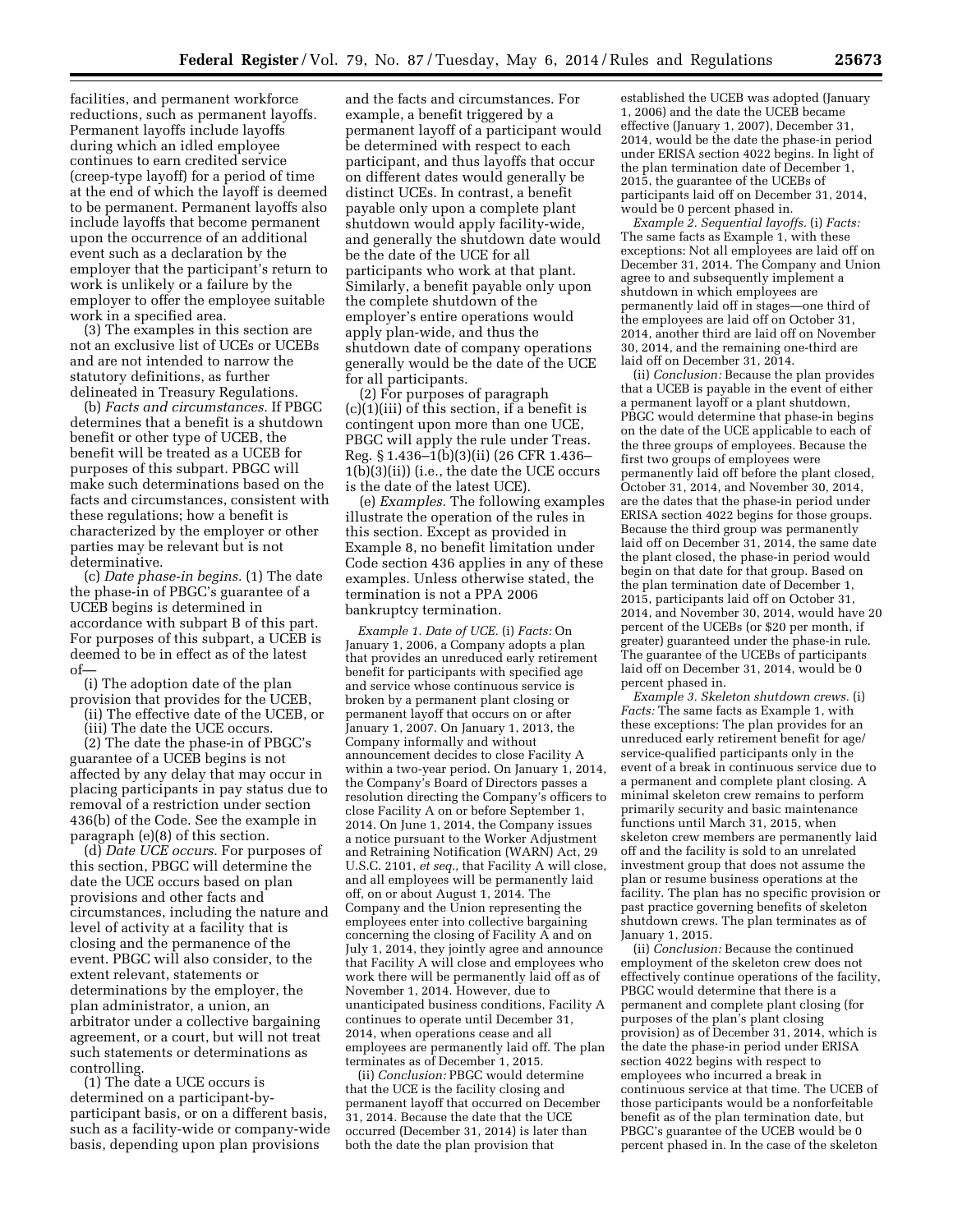crew members, such participants would not be eligible for the UCEB because they did not incur a break in continuous service until after the plan termination date. (If the plan had a provision that there is no shutdown until all employees, including any skeleton crew are terminated, or if the plan were reasonably interpreted to so provide in light of past practice, PBGC would determine that the date that the UCE occurred was after the plan termination date. Thus the UCEB would not be a nonforfeitable benefit as of the plan termination date and therefore would not be guaranteeable.)

*Example 4. Creep-type layoff benefit/ bankruptcy of contributing sponsor.* (i) *Facts:*  A plan provides that participants who are at least age 55 and whose age plus years of continuous service equal at least 80 are entitled to an unreduced early retirement benefit if their continuous service is broken due to a permanent layoff. The plan further provides that a participant's continuous service is broken due to a permanent layoff when the participant is terminated due to the permanent shutdown of a facility, or the participant has been on layoff status for two years. These provisions were adopted and effective in 1990. Participant A is 56 years old and has 25 years of continuous service when he is laid off in a reduction-in-force on May 15, 2014. He is not recalled to employment, and on May 15, 2016, under the terms of the plan, his continuous service is broken due to the layoff. He goes into pay status on June 1, 2016, with an unreduced early retirement benefit. The contributing sponsor of Participant A's plan files a bankruptcy petition under Chapter 11 of the U.S. Bankruptcy Code on September 1, 2017, and the plan terminates during the bankruptcy proceedings with a termination date of October 1, 2018. Under section 4022(g) of ERISA, because the plan terminated while the contributing sponsor was in bankruptcy, the five-year phase-in period ended on the bankruptcy filing date.

(ii) *Conclusion:* PBGC would determine that the guarantee of the UCEB is phased in beginning on May 15, 2016, the date of the later of the two UCEs necessary to make this benefit payable (i.e., the first UCE is the initial layoff and the second UCE is the expiration of the two-year period without rehire). Since that date is more than one year (but less than two years) before the September 1, 2017, bankruptcy filing date, 20 percent of Participant A's UCEB (or \$20 per month, if greater) would be guaranteed under the phase-in rule.

*Example 5. Creep-type layoff benefit with provision for declaration that return to work unlikely.* (i) *Facts:* A plan provides that participants who are at least age 60 and have at least 20 years of continuous service are entitled to an unreduced early retirement benefit if their continuous service is broken by a permanent layoff. The plan further provides that a participant's continuous service is broken by a permanent layoff if the participant is laid off and the employer declares that the participant's return to work is unlikely. Participants may earn up to 2 years of credited service while on layoff. The plan was adopted and effective in 1990. On March 1, 2014, Participant B, who is age 60

and has 20 years of service, is laid off. On June 15, 2014, the employer declares that Participant B's return to work is unlikely. Participant B retires and goes into pay status as of July 1, 2014. The employer files for bankruptcy on September 1, 2016, and the plan terminates during the bankruptcy.

(ii) *Conclusion:* PBGC would determine that the phase-in period of the guarantee of the UCEB would begin on June 15, 2014—the later of the two UCEs necessary to make the benefit payable (i.e., the first UCE is the initial layoff and the second UCE is the employer's declaration that it is unlikely that Participant B will return to work). The phasein period would end on September 1, 2016, the date of the bankruptcy filing. Thus 40 percent of Participant B's UCEB (or \$40 per month, if greater) would be guaranteed under the phase-in rule.

*Example 6. Shutdown benefit with special post-employment eligibility provision.* (i) *Facts:* A plan provides that, in the event of a permanent shutdown of a plant, a participant age 60 or older who terminates employment due to the shutdown and who has at least 20 years of service is entitled to an unreduced early retirement benefit. The plan also provides that a participant with at least 20 years of service who terminates employment due to a plant shutdown at a time when the participant is under age 60 also will be entitled to an unreduced early retirement benefit, provided the participant's commencement of benefits is on or after attainment of age 60 and the time required to attain age 60 does not exceed the participant's years of service with the plan sponsor. The plan imposes no other conditions on receipt of the benefit. Plan provisions were adopted and effective in 1990. On January 1, 2014, Participant C's plant is permanently shut down. At the time of the shutdown, Participant C had 20 years of service and was age 58. On June 1, 2015, Participant C reaches age 60 and retires. The plan terminates as of September 1, 2015.

(ii) *Conclusion:* PBGC would determine that the guarantee of the shutdown benefit is phased in from January 1, 2014, which is the date of the only UCE (the permanent shutdown of the plant) necessary to make the benefit payable. Thus 20 percent of Participant C's UCEB (or \$20 per month, if greater) would be guaranteed under the phase-in rule.

*Example 7. Phase-in of retroactive UCEB.*  (i) *Facts:* As the result of a settlement in a class-action lawsuit, a plan provision is adopted on September 1, 2014, to provide that age/service-qualified participants are entitled to an unreduced early retirement benefit if permanently laid off due to a plant shutdown occurring on or after January 1, 2014. Benefits under the provision are payable prospectively only, beginning March 1, 2015. Participant A, who was age/servicequalified, was permanently laid off due to a plant shutdown occurring on January 1, 2014, and therefore he is scheduled to be placed in pay status as of March 1, 2015. The unreduced early retirement benefit is paid to Participant A beginning on March 1, 2015. The plan terminates as of February 1, 2017.

(ii) *Conclusion:* PBGC would determine that the guarantee of the UCEB is phased in

beginning on March 1, 2015. This is the date the benefit was effective (since it was the first date on which the new benefit was payable), and it is later than the adoption date of the plan provision (September 1, 2014) and the date of the UCE (January 1, 2014). Thus 20 percent of Participant A's UCEB (or \$20 per month, if greater) would be guaranteed under the phase-in rule.

*Example 8. Removal of IRC section 436 restriction.* (i)(A) *Facts:* A plan provision was adopted on September 1, 1989, to provide that age/service-qualified participants are entitled to an unreduced early retirement benefit if permanently laid off due to a plant shutdown occurring after January 1, 1990. Participant A, who was age/service-qualified, was permanently laid off due to a plant shutdown occurring on April 15, 2014. The plan is a calendar year plan.

(B) Under the rules of Code section 436 (ERISA section 206(g)) and Treasury regulations thereunder, a plan cannot provide a UCEB payable with respect to an unpredictable contingent event, if the event occurs during a plan year in which the plan's adjusted funding target attainment percentage is less than 60%. On March 17, 2014, the plan's enrolled actuary issued a certification stating that the plan's adjusted funding target attainment percentage for 2014 is 58%. Therefore, the plan restricts payment of the unreduced early retirement benefit payable with respect to the shutdown on April 15, 2014.

(C) On August 15, 2014, the plan sponsor makes an additional contribution to the plan that is designated as a contribution under Code section 436(b)(2) to eliminate the restriction on payment of the shutdown benefits. On September 15, 2014, the plan's enrolled actuary issues a certification stating that, due to the additional section 436(b)(2) contribution, the plan's adjusted funding target attainment percentage for 2014 is 60%. On October 1, 2014, Participant A is placed in pay status for the unreduced early retirement benefit and, as required under Code section 436 and Treasury regulations thereunder, is in addition paid retroactively the unreduced benefit for the period May 1, 2014 (the date the unreduced early retirements would have become payable) through September 1, 2014. The plan terminates as of September 1, 2016.

(ii) *Conclusion:* PBGC would determine that the guarantee of the UCEB is phased in beginning on April 15, 2014, the date the UCE occurred. Because April 15, 2014, is later than both the date the UCEB was adopted (September 1, 1989) and the date the UCEB became effective (January 1, 1990), it would be the date the phase-in period under ERISA section 4022 begins. Commencement of the phase-in period is not affected by the delay in providing the unreduced early retirement benefit to Participant A due to the operation of the rules of Code section 436 and the Treasury regulations thereunder. Thus 40 percent of Participant A's UCEB (or \$40 per month, if greater) would be guaranteed under the phase-in rule.

■ 6. In § 4022.62(c)(2)(i), add a sentence after the third sentence to read as follows: